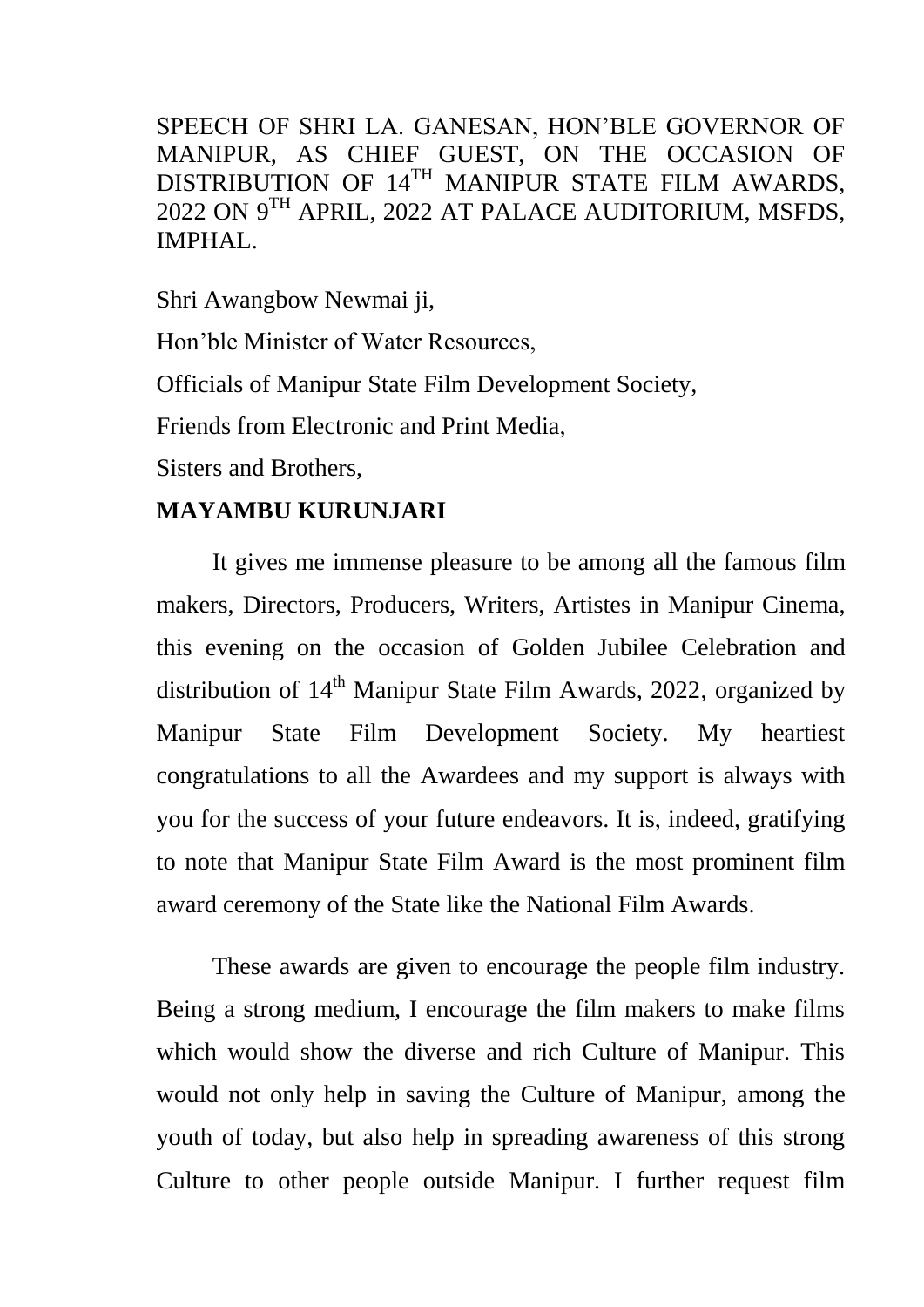makers to take films based on the vast and proud History of Manipur. The unsung heroes of Manipur can be made known to the world through this strong media

 The types of Films have changed over the years. From 3 and half hours movies, to 3 minute movies. From big silver screen releases to small screens. From 3 shows a day to 24 hours continuous screening and from Theater release to OTT, Youtube and other platforms. But the love for movies and the effect of the film is still the same.

Cinema is a very powerful weapon to reach the masses. The reach of a message through movie is very strong and the access is also easy. Many ideas and views when said through movies are easily accepted by the people. True to the words, "**seeing is believing**" cinema makes the masses **believe** in what they see.

When a war hero is shown in film, the actor is looked at as the original war hero. **Such is the power of cinema**. Many know Mahatma Gandhi, but relate to him, in real life after seeing the movie "**Gandhi**".

Most of the people know the story of Ramayan or Mahabarath only after seeing it in movies or serials. Likewise much of the History of our Nation is known only through movies. Rather people remember these heroes, stories and History easily, when it is showcased as a film.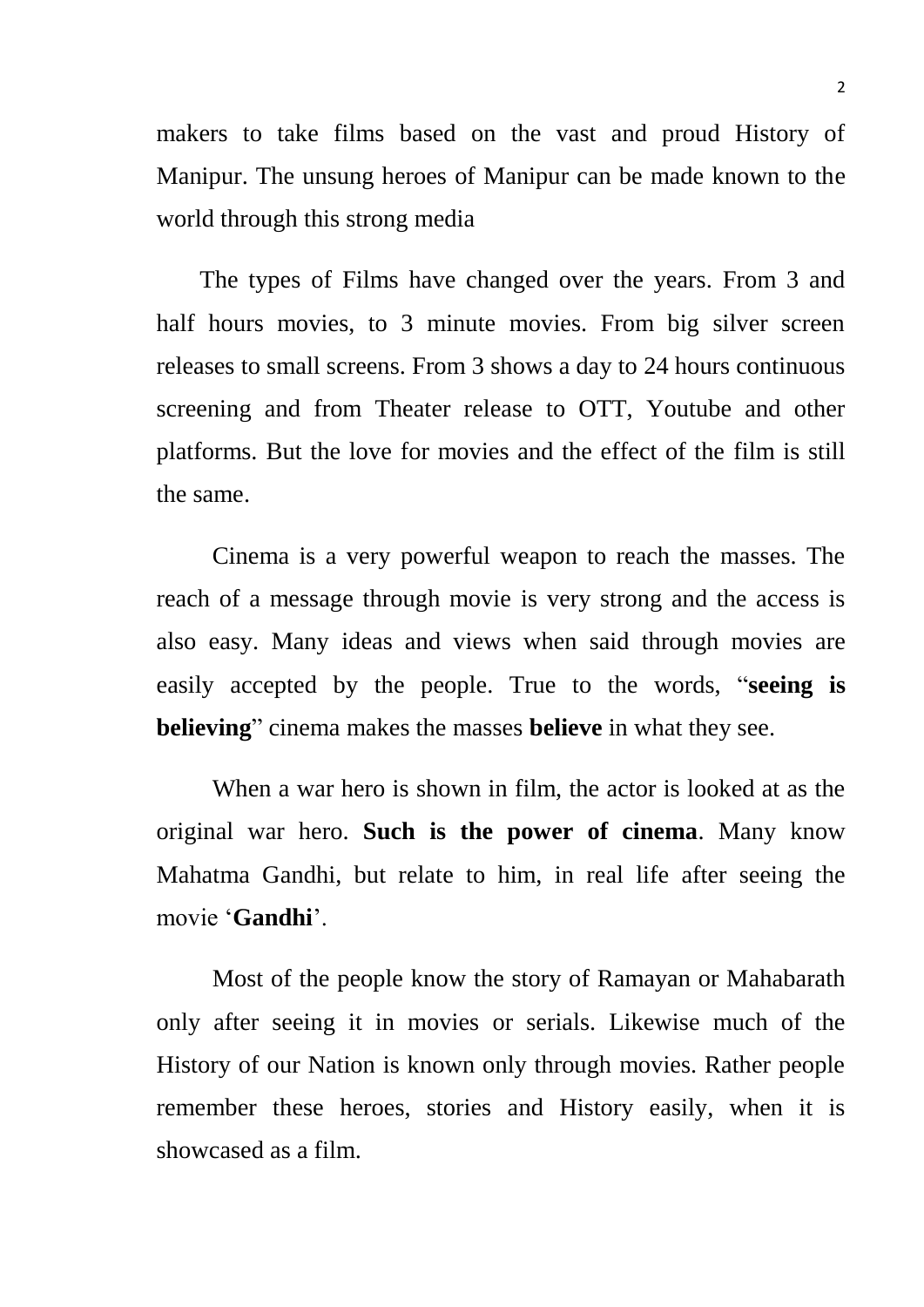Not only these, movies which highlight **social issues** reach the masses easily and the whole issue attracts more support. Let it be the new Bride who demands for a toilet in the movie (Toilet: Ek Prem Katha), let it be a middle class man fighting for the menstrual hygiene of village women in (Pad Man) or the out of the box teacher who teaches the Dyslexic child in (Taare Zameen par). These social causes would never have reached the common man but for these movies.

Not only this movies also help in politics as three past Chief Ministers in Tamilnadu and two Chief Ministers in Andhra pradash were from cinema back ground. Why one American President and the current President of Ukraine are also from movies. Thus movies also help people decide in politics.

Whether it be Drama, Action, Comedy, Bibliography or any other genre, films are like a Two sided sword and can be used well or ill. If made well and with good content, it will be remembered by many for a long time.

I once again congratulate to all the Awardees who have received the various awards and request them to endeavor to make many such films which will be remembered by all.

The efforts put to organize this Manipur State Film Awards distribution function by MSFDS are really laudable and I compliment their sincere efforts to promote arts and culture in the State. I am confident that the organization of such a function will be